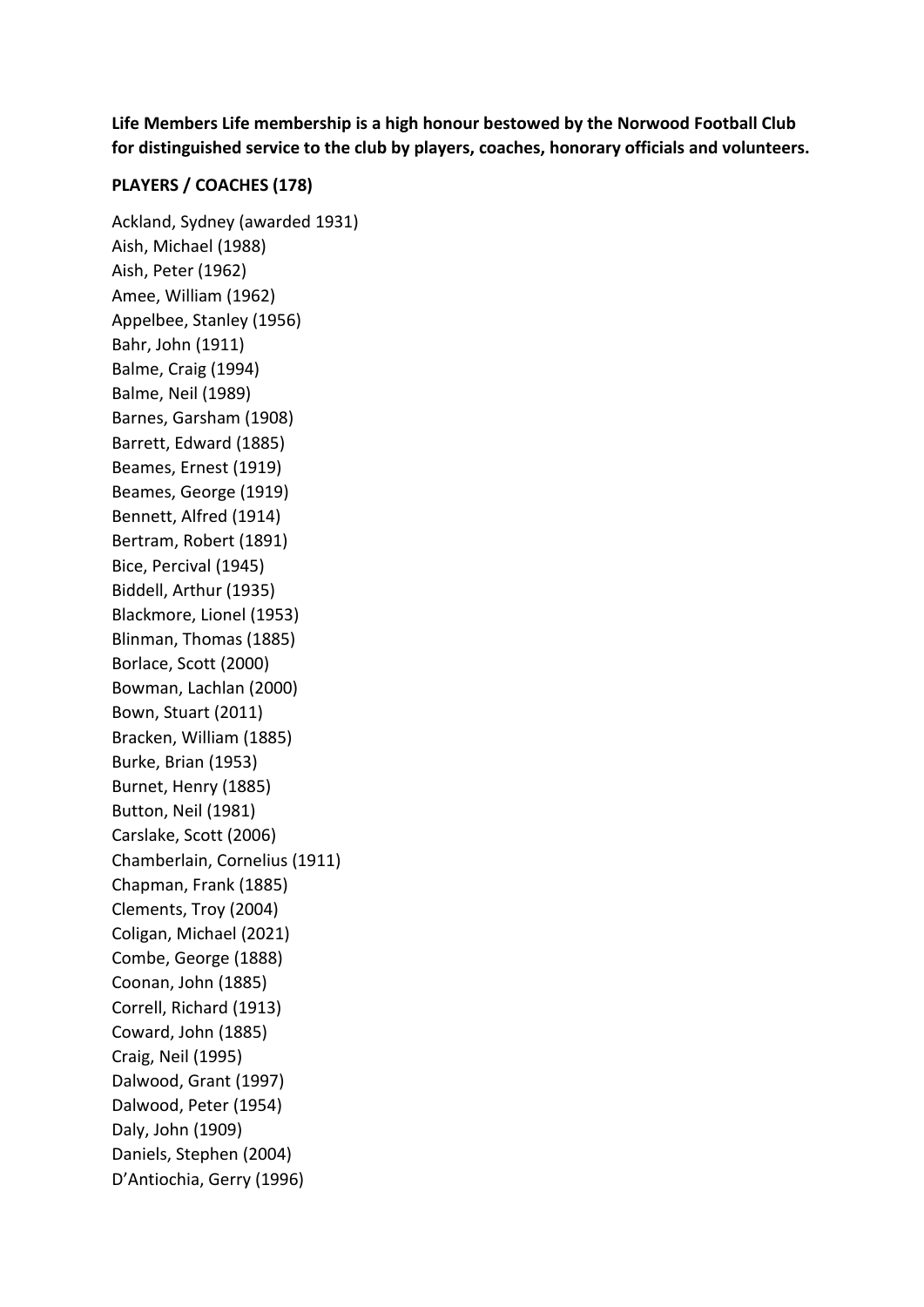Davis, Keith (2004) Donohue, Joshua (2016) Drage, Douglas (1952) Duffy, William (1885) Farnham, Robert (1980) Formby, Alfred (1885) Fosdike, Duncan (1991) Fosdike, Robert (1961) Foweraker, Leonard (1945) Gallagher, James (2009) Gallagher, Kevin (1954) Gallagher, Philip (1982) Gibbons, Thomas (1909) Giffen, George (1885) Giles, Alan (1977) Gosse, Sir James (1906) Grantley, Harold (1921) Grayson, Alfred (1909) Green, Thomas (1885) Gwynne, Charles (1912) Hall, John (1991) Halliday, James (1928) Hammond, Robert (1975) Harrison, Gerry (1999) Healy, Harry (1951) Hearn, Wally (2001) Hepburn, Charles (1957) Hill, Leslie (1947) Hill, Lionel (1913) Holbrook, Jack (1909) Holmesby, Harold (1948) Inglis, John (1968) James, Brett (2003) Jamieson, John (2016) Jarman, Andrew (1998) Jenkins, Daniel (1985) Johns, Harold (1921) Johnson, Eric (1934) Jury, Henry (1885) Kauffman, Louis (1885) Kneebone, Ronald (1966) Krome, Heinrich (1934) LePage, Dr. Keith (1953) Letchford, Frederick (1885)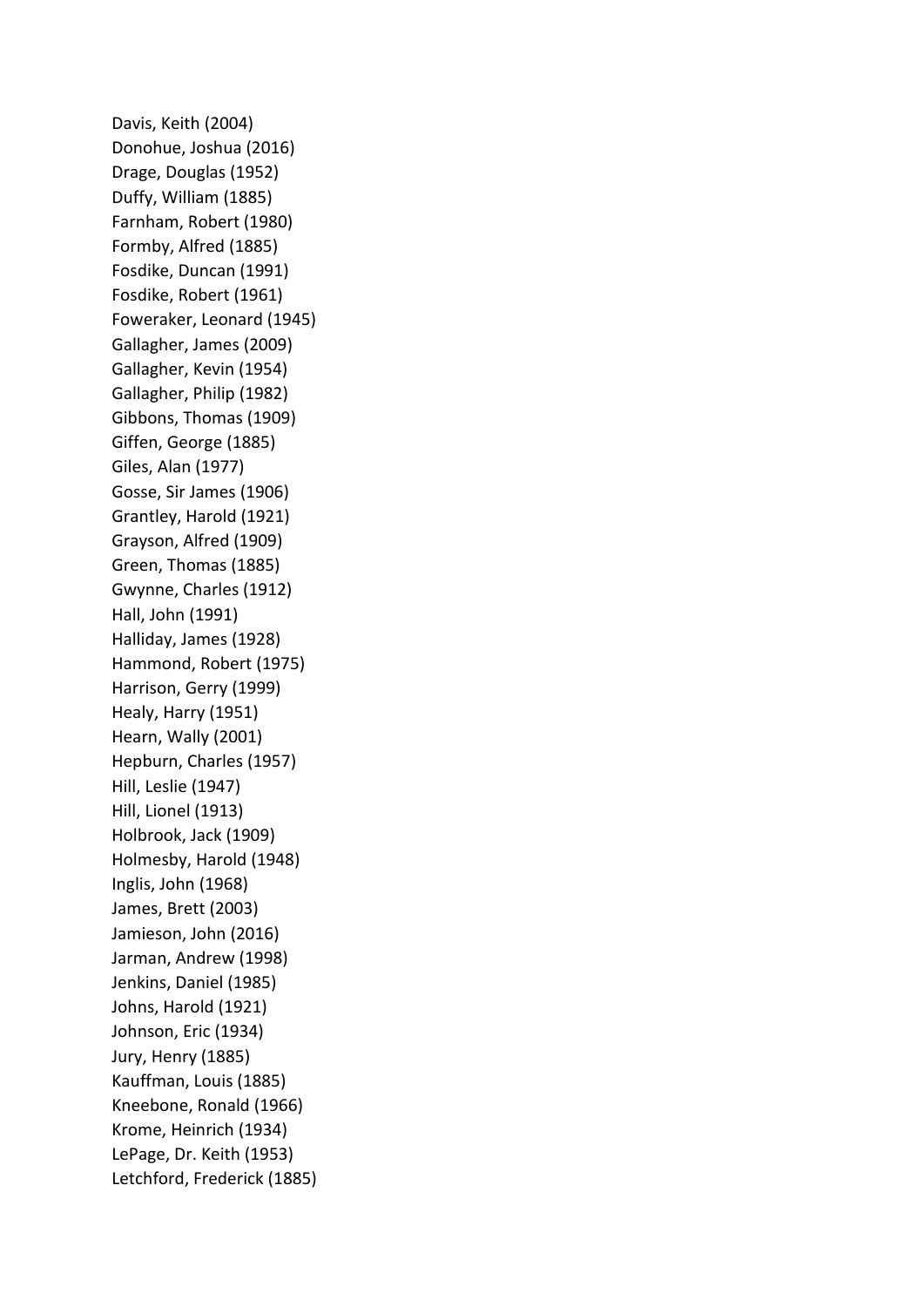Letchford, Thomas (1885) Lewis, Lancelot (1914) Lill, Alick (1932) Lindsay, Thomas (1885) Liston, George (1909) Lowe, John (1885) Marriott, Dr. John (1956) Martin, Cecil (1947) McCallum, Frederick (1939) McCallum, William (1940) McInnes, John (1994) McIntosh, Garry (1991) McKee, George (1909) McKee, Stephen (1909) McMahon, Glen (1975) McMichael, Alfred (1885) McNamara, Lawrence (1920) Menz, John (1976) Menzel, Alby (2021) Michalanney, James (1984) Miller, Harold (1911) Miller, Walter (1975) Miller, William (1908) Modra, Dennis (1969) Mutton, Lyall (1932) Neagle, Richard (2016) Nicholson, Greg (1983) Oatey, Jack (1949) Oatey, Robert (1970) Olds, Douglas (1953) Olsen, Michael (1991) Osborn, Joseph (1909) Packham, Clarence (1919) Page, Harold (1938) Pascoe, Andrew (2000) Payne, David (1993) Perry, Rev. Charles (1919) Plunkett, John (1945) Plunkett, William (1912) Pollock, Joseph (1885) Porritt, Ross (1993) Potter, John (1998) Potts, William (1930) Poulter, Michael (1977)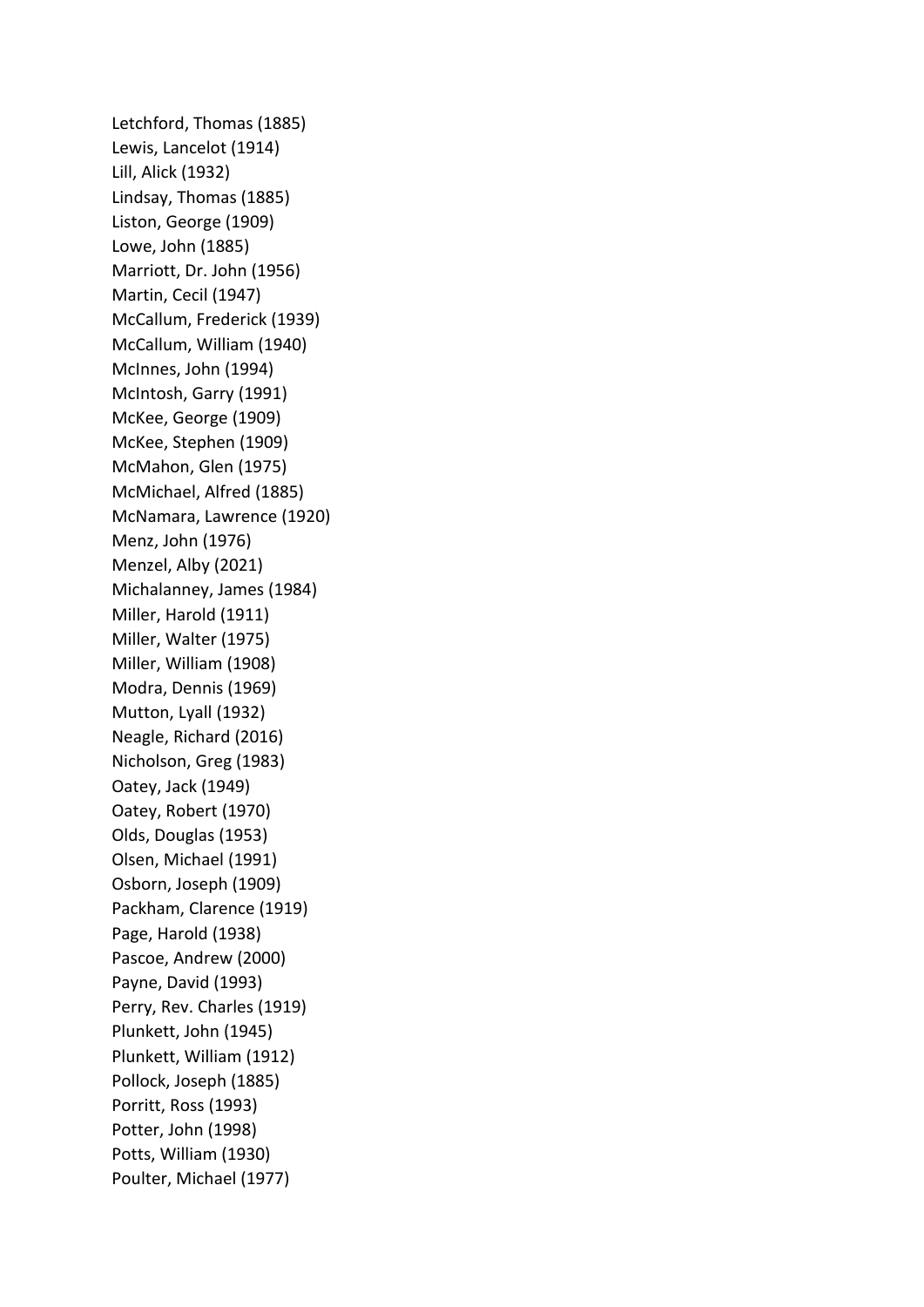Reeves, Thomas Alonso (1909) Reimann, Ronald (1957) Roberts, Alfred (1909) Roberts, Mervyn (1955) Robinson, Stanley (1906) Ross, Lester (1992) Rosser, Glen (1978) Rowe, Stephen (1996) Sawley, Albert (1945) Sawley, Brian (1964) Seekamp, Daryl (1998) Scanlon, Justin (1991) Schultz, Bruce (1945) Scott, Walter (1929) Skinner, Robert (1978) Smith, Ernest (1911) Soutar, John (1885) Sowton, Stanley (1951) Stasinowsky, Ian (1980) Stephens, Guy (1920) Stephens, Victor (1919) Suhard, Louis (1885) Taylor, Michael (1985) Terrell, Arthur (1885) Terrell, Frederick (1885) Thiel, James (1990) Thomas, Keith (1990) Thompson, Carlyle (1945) Thurgarland, Henry (1885) Townsend, Richard (1913) Traynor, Joseph (1885) Tummel, James (1996) Turbill, Greg (1983) Wadham, Ernest (1965) Waldron, Alfred ( 1909) Warhurst, Hubert (1945) Warhurst, Thomas (1990) Webb, George (1937) Wedding, Kingsley (1966) White, Sydney (1921) Whitridge, William (1907) Williams, Ronald (1952) Woodcock, Roger (1978)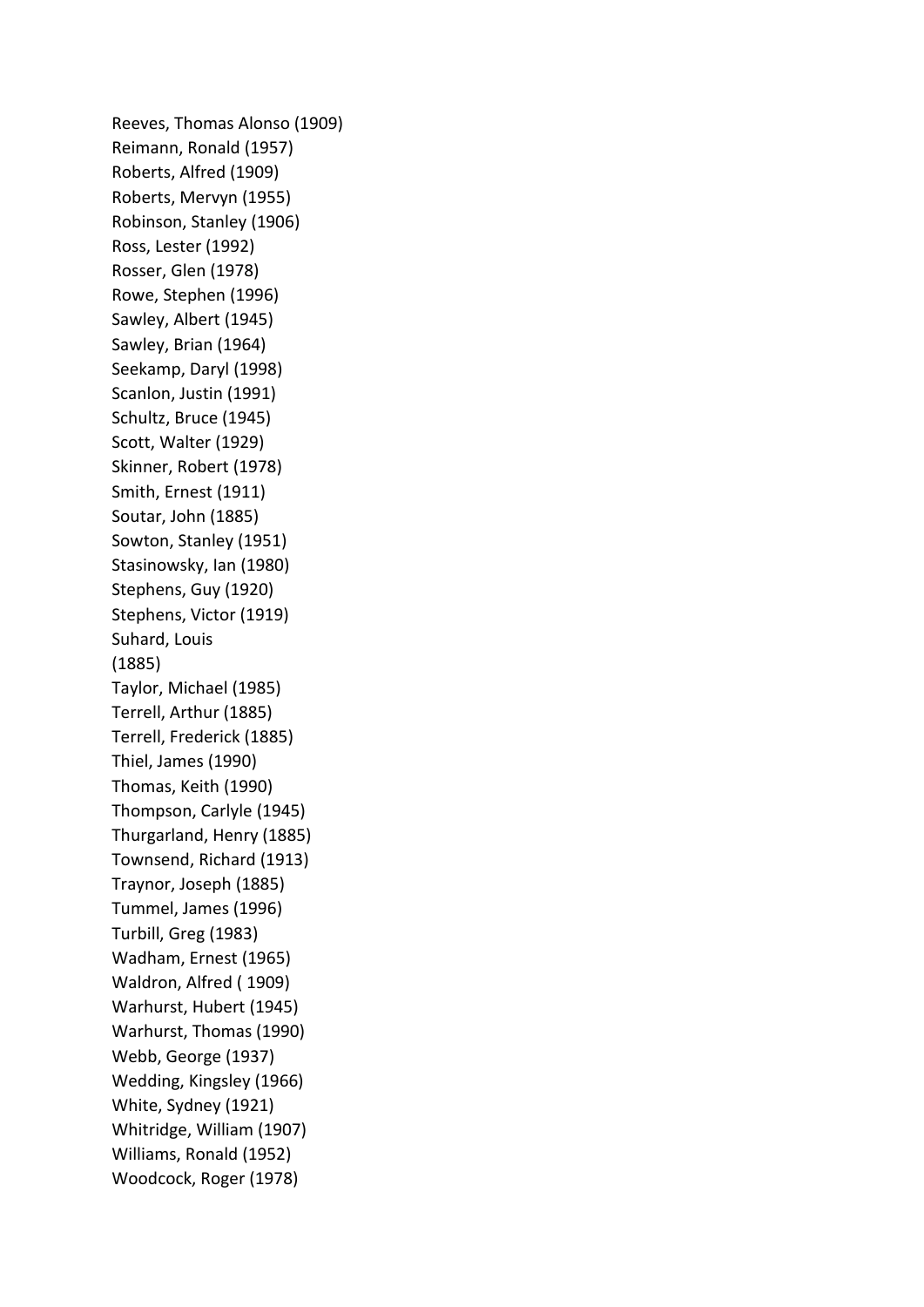Woodroofe, Thomas (1935) Woods, Charles (1909) Woods, Edward (1885) Woods, John (1909) Woods, Julien (1885) Wynne, John (1979) Young, Algernon (1885) **ADMINISTRATORS / HONORARY OFFICIALS / VOLUNTEERS (115)**  Arthur, Bill (1973) Atkinson, Wally (1981) Baulderstone, Albert (1970) Borgelt, Peter (2016) Bowels, Eric (2015) Bray, Murray (1993) Brewer, Alan (2003) Brion, Denis (2008) Brown, Alan (1986) Bruce, Jack (1935) Buckett, Samuel (1934) Burney, Roy (1960) Caddle, Barry (2016) Caddle, Marie (2016) Champness, Ronald (2000) Clifford, Cyril (1982) Cocks, William (1981) Cosgrove, Charles (1950) Davis, John (2002) Daws, Robert (1959) Dawson, Robert (1982) Delaine, Arthur (1923) Dunncliff, Charles (1964) Eglington, James (1938) Edlington, Robert (1946) Eldridge, Arthur (1962) Essery, Brian (1980) Essery, William (1928) Fendt, Stephen (2020) Fenton, Philip (1978) Ferraro, Nerio (1989) Galpin, Laurence (1987) Giles, Noel (2015) Glastonbury, Dr. William (1977) Goodfellow, Gavin (2012) Goodger, Max (1984)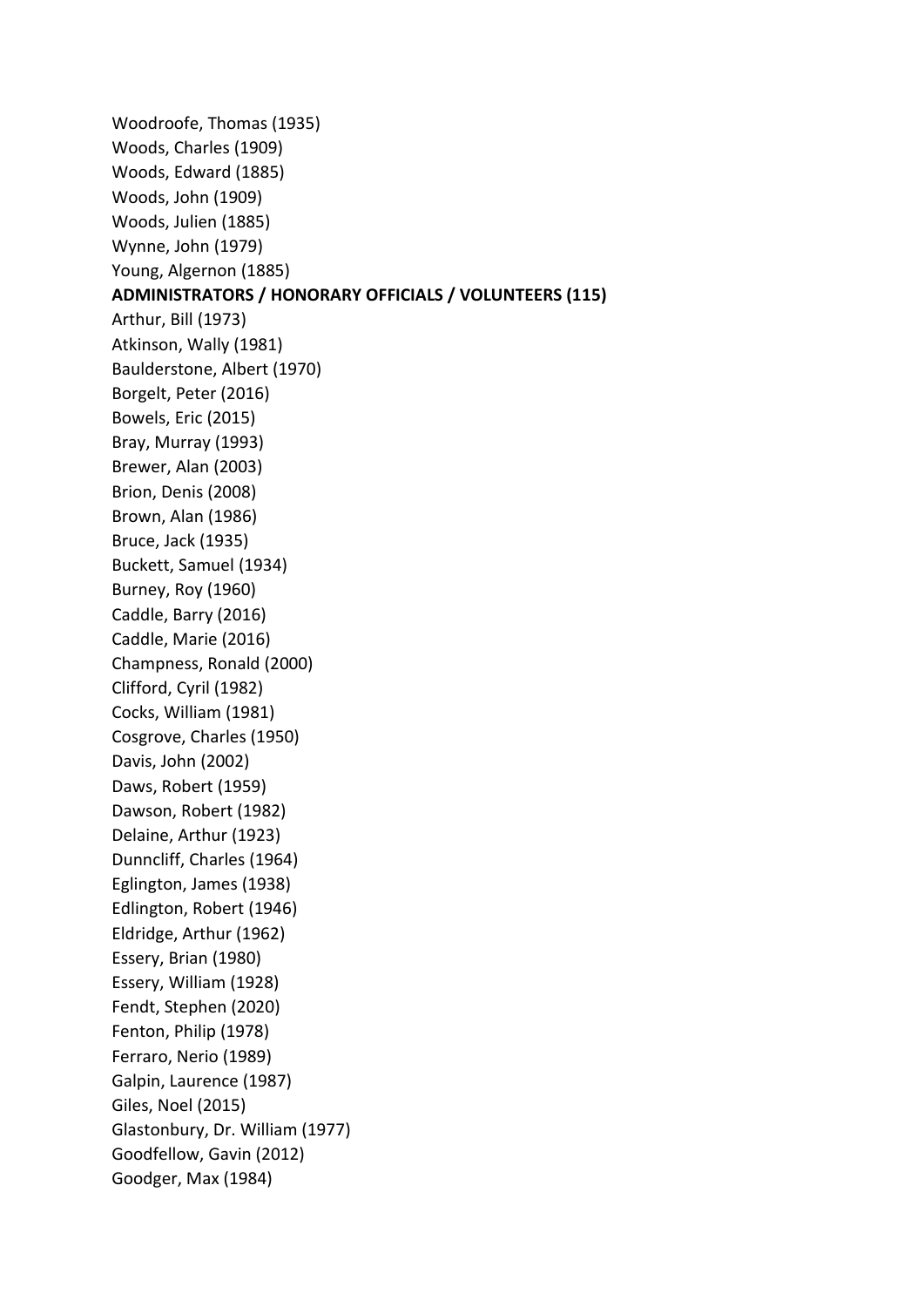Goodliffe, Colin (1979) Griffiths, William B (1909) Griffiths, William M (1959) Hale, Ross (1960) Hatchard, Veronica (2014) Havers, Neil (2002) Heath, Max (1969) Heidenreich, Franz (1937) Hill, Thomas (1935) Hobbs, Charles (1909) Jarrett, Lionel (1971) Jarrett, Ray (2007) Kerr-Grant, Dr. Malcolm (2003) Kippist, Richard (1909) Knights, Julie (2010) Koen, John (2016) Lane, Christopher (2006) Larner, Doug (1958) Lomman, Ron (1958) Lynch, William (1978) Mansfield, Peter (2000) Martin, Keith (1976) Masson, Jack (1969) Mattingly, Vernon (1959) McCarthy, Dr. Brian (1977) McDermott, John (1955) Mill, Dr. James (1963) Moir, Albert (1946) Moody, Brian (1987) Moody, William (2020) Moritz, Clarrie (1963) Mulroney, Jeff (1930) Neate, John (2016) O'Reilly, Jock (1999) Owens, Gary (2001) Packham, Keith (1965) Parkinson, David (1997) Parsons, Geoff (1996) Patfull, George (1939) Pellew, Dr. Leonard (1926) Pengilly, Rowley (2005) Pfitzner, Max (1992) Phillips, George (2019) Phillips, Malcolm (1993)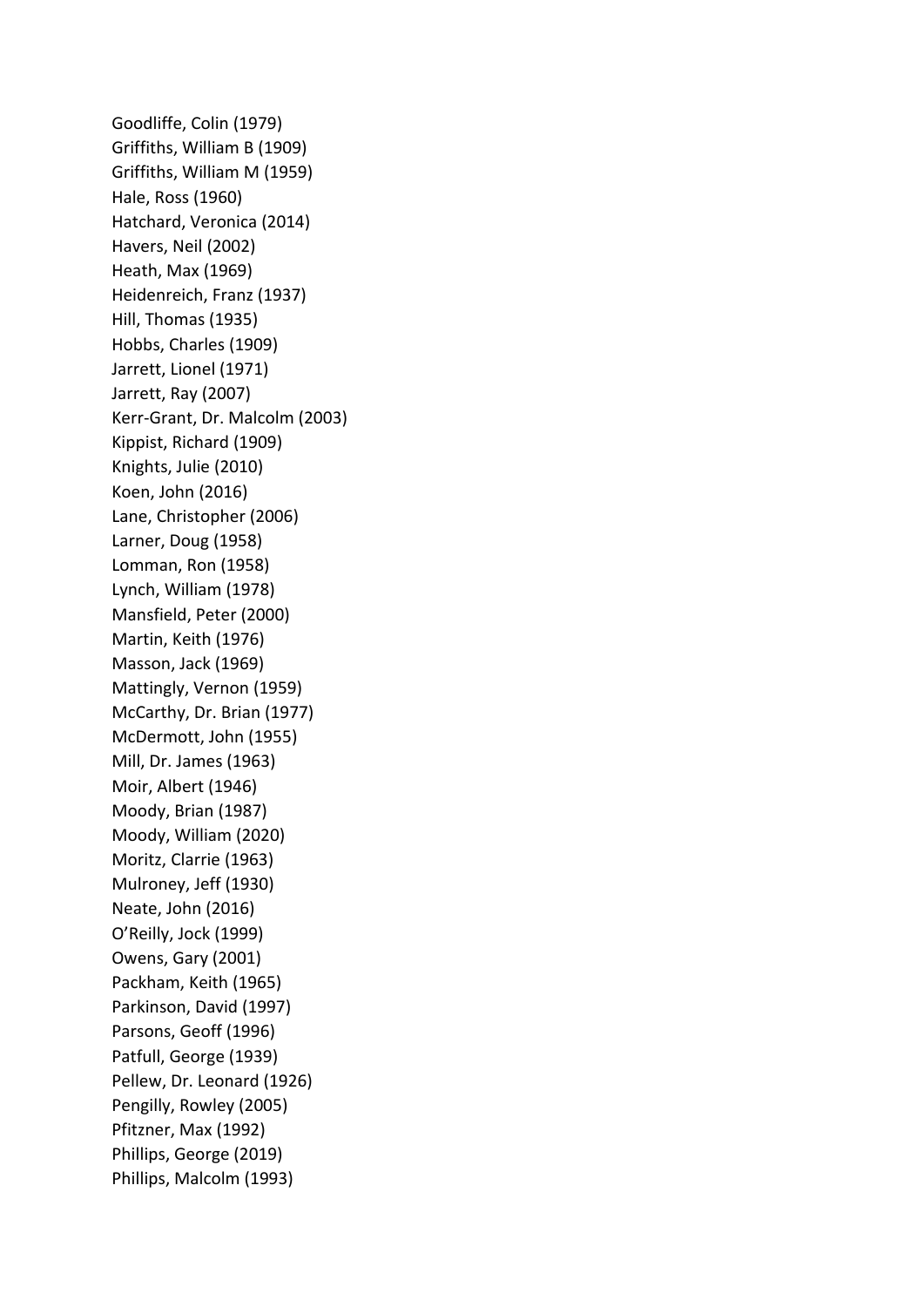Phillips, Robin (1983) Piper, Justice Arthur (1923) Porter, Dr. Adrian (1992) Porter, Graham (2004) Pratt, Michael (2021) Ramsay, Ian (1964) Roberts, Jack (1992) Rowe, Charles (1946) Rumsby, Arthur (1948) Sando, Dr. Brian (1976) Searcy, George (1909) Sella-Gianot, Dennis (2016) Sneyd, William (1926) Solomon Barry, (2019) Southwood, Dr. Dean (2014) Southwood, Margaret (2014) Sparnon, Ian (2016) Stafford, Ian (1983) Sumsion, Gaynor (2006) Swingler, Reg (1979) Tassie, Eric (1929) Tripodi, Joe (2007) Wald, Murray (1965) Walker, Michael (1968) Walsh, Robert (2005) Whittle, Lt. Col. Gordon (1974) Wilson, Wilfred (2014) Winton, Harold (1956) Wooley, Eric (1929)

## **HONORARY Life members (11)**

1. Daws, Mrs.

M.F.C.

- 2. Dunstan, Donald
- 3. Griffiths, Mrs. N.L.
- 4. Horlin-Smith Graham C. (Merit Award)
- 5. Kirby, Mrs.
- J.
- 6. Masson, Mrs. Gladys
- 7. McCallum, Mrs. J.
- 8. Patterson, Mrs. R.
- 9. Valente, J. (Merit Award)